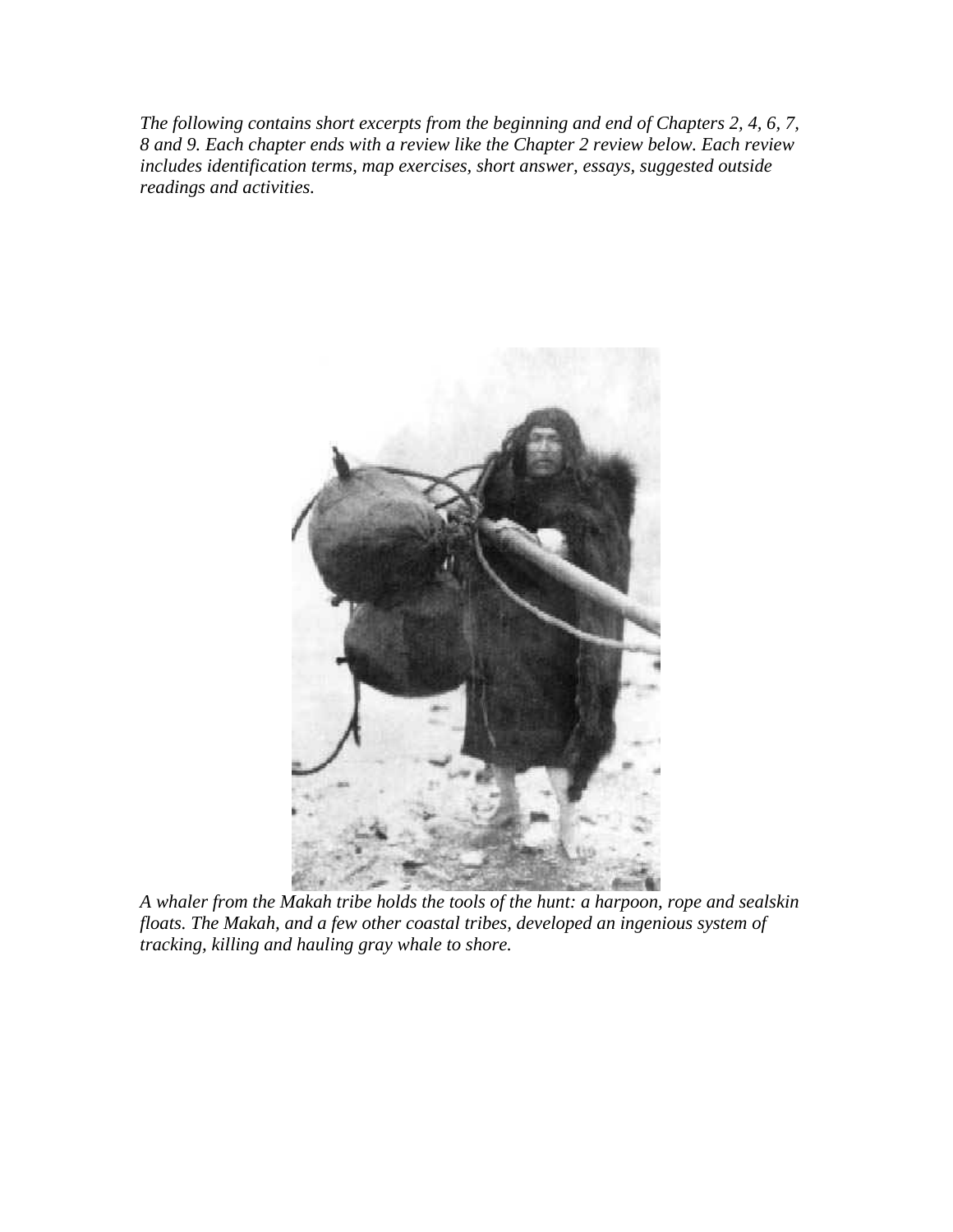### **Chapter 2 The Northwest's First Residents**

*"So the Lord scattered them from there over all the earth, and they stopped building the city. That is why it was called Babel because the Lord confused the language of the whole world. From there the Lord scattered them over the face of the whole earth."* Genesis 11:8-9

### **Makah, the Whale People**

Several hundred years ago on a rocky outcropping of Cape Flattery, the most northwesterly point of the Pacific Northwest mainland, a Makah Indian spied a faint mist spout from the waters of the Pacific Ocean. "Whale! Whale!" he shouted. Hunters sprang into action. Dragging long dugout canoes to the water, they hopped aboard and paddled in unison, cutting through the crashing surf. In minutes, six canoes sped for the open sea. Each canoe carried eight men. One man steered, six paddled and the leader, harpoon in hand, stood in the bow directing the hunt.

The whaling canoes slicing through the blue-green waters had come from towering trees, more than a hundred feet tall. The Makah crafted their canoes from the straightgrained wood of giant cedars. They prayed to the cedar tree spirit for wisdom before choosing a tree and asked the guardian spirits of the axe and wedge to bless their work. Without the use of metal tools, they felled cedars with stone axes and wedges, split them lengthwise and hollowed out the logs by chipping, burning and scraping. Craftsmen shaped the hulls by filling them with boiling water and stretching the steamed wood with poles. The pliable hull was made wide in the middle and narrowed to a point on the ends. Experienced hands measured the thickness of the sides by feel and carefully chiseled out the wood to near perfect symmetry. Intricately carved bow pieces resembling animals were attached to the hull with pegs. Finally, they sanded the canoes with sharkskin, painted the inside red and charred the outside black...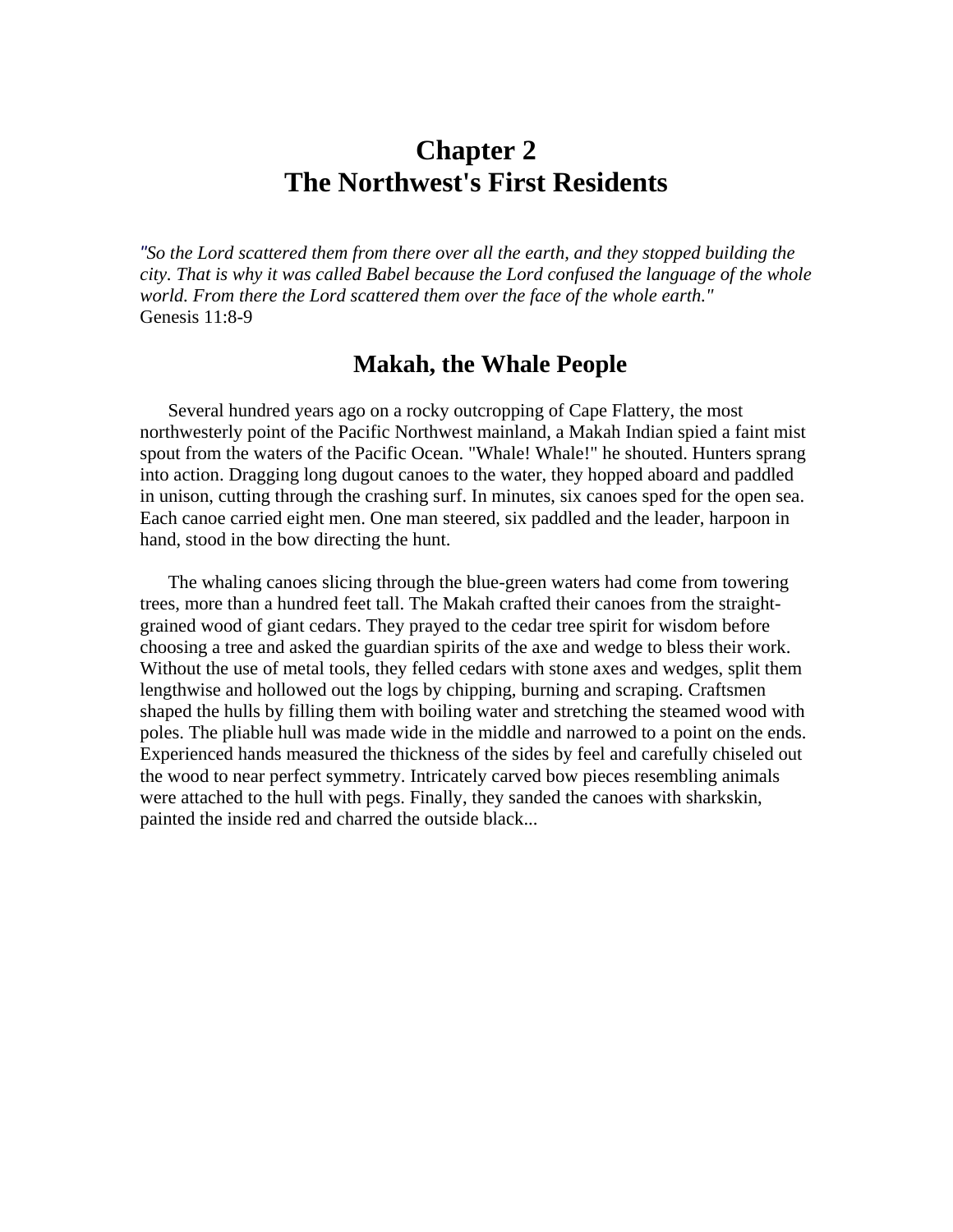# **Chapter 2 Review**

### **Identification**

Explain how each of the following terms is significant to the Northwest: Makah Coast Indians Animism Spirit quests Sluiskin Hazard Stevens Shaman Winter dance Thunderbird Weirs Longhouse Potlatch Cedar Sasquatch Sweat lodge Plateau Indians Nez Perce Camas root Pemmican Petroglyphs

# Chinook Jargon

### **Mapping**

Locate the following Indian homelands on a map of the Pacific Northwest:

Makah, Chinook, Chehalis, Puyallup, Nisqually, Snoqualmie, Lummi, Quinalt, Klallam, Yakima, Spokane, Cayuse, Nez Perce, Walla Walla, Coeur d' Alene, Clatsop, Umatilla, Shoshone, Klamath, Modoc, Paiute and Bannock

### **• Short Answer**

1. List the beliefs and practices of the Makah Indians as described in the chapter introduction.

2. What is the most widely accepted explanation as to how the Indians came to the Northwest?

3. What did the Plateau Indians believe about the earth?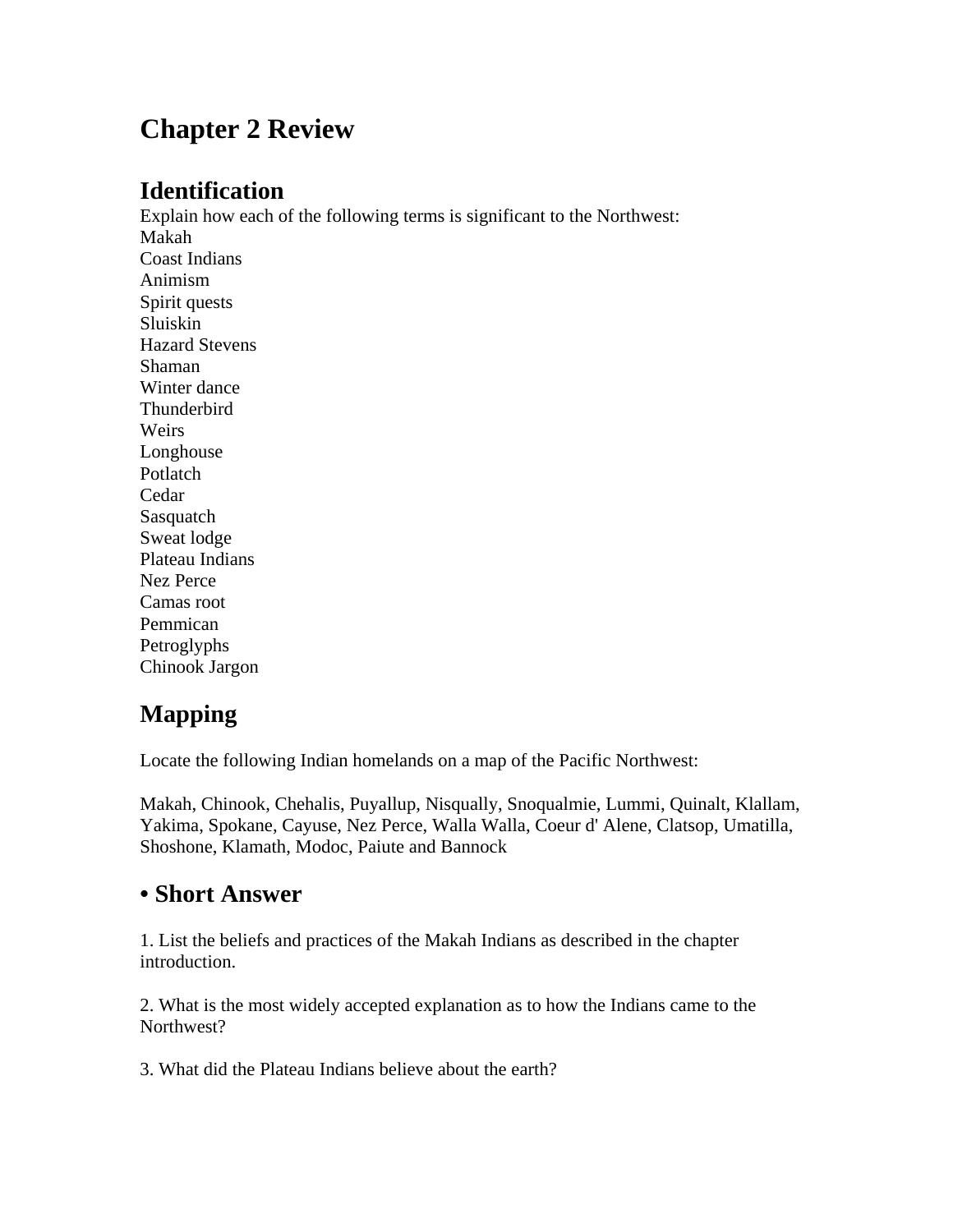- 4. What was the spirit quest?
- 5. What was the most unusual social practice of the Chinook Indians?

### **• Essay**

- 1. Compare and contrast the cultural traits of the Coast and Plateau Indians.
- 2. Describe the social class system of the Coast Indians.
- 3. Describe the role of the shaman in tribal life.
- 4. Explain the positive and negative effects that contact with whites had on the tribes.
- 5. Should the Makah be permitted to hunt whales now?

#### **• Suggested Reading:**

Indian Legends of the Pacific Northwest by Ella Clark The Nez Perces Since Lewis and Clark by Kate McBeth

#### **• Activities**

1. Visit an Indian reservation and interview a tribal member.

2. Make a list of place names in your area that have Indian origins and list their meanings.

3. Visit a Northwest museum that displays Indian artifacts or take a virtual tour on their website. Some of the more extensive collections can be seen at:

- Burke Museum of Natural History and Culture; U. of Washington campus in Seattle. (206) 543-5590; www.washington.edu/burkemuseum

- Makah Museum, Bayview Avenue, Highway 112, Neah Bay, WA.; (360) 645-2711; www.makah.com

- Museum of Nez Perce Culture; Highway 95, Spalding, ID; (208) 843-2261; www.nps.gov

- Oregon Historical Museum; 1200 SW Park Ave., Portland, OR; (503) 222-1741; www.ohs.org

- Washington State History Museum; 1911 Pacific Ave., Tacoma, WA, (253) 272-3500; www.wshs.org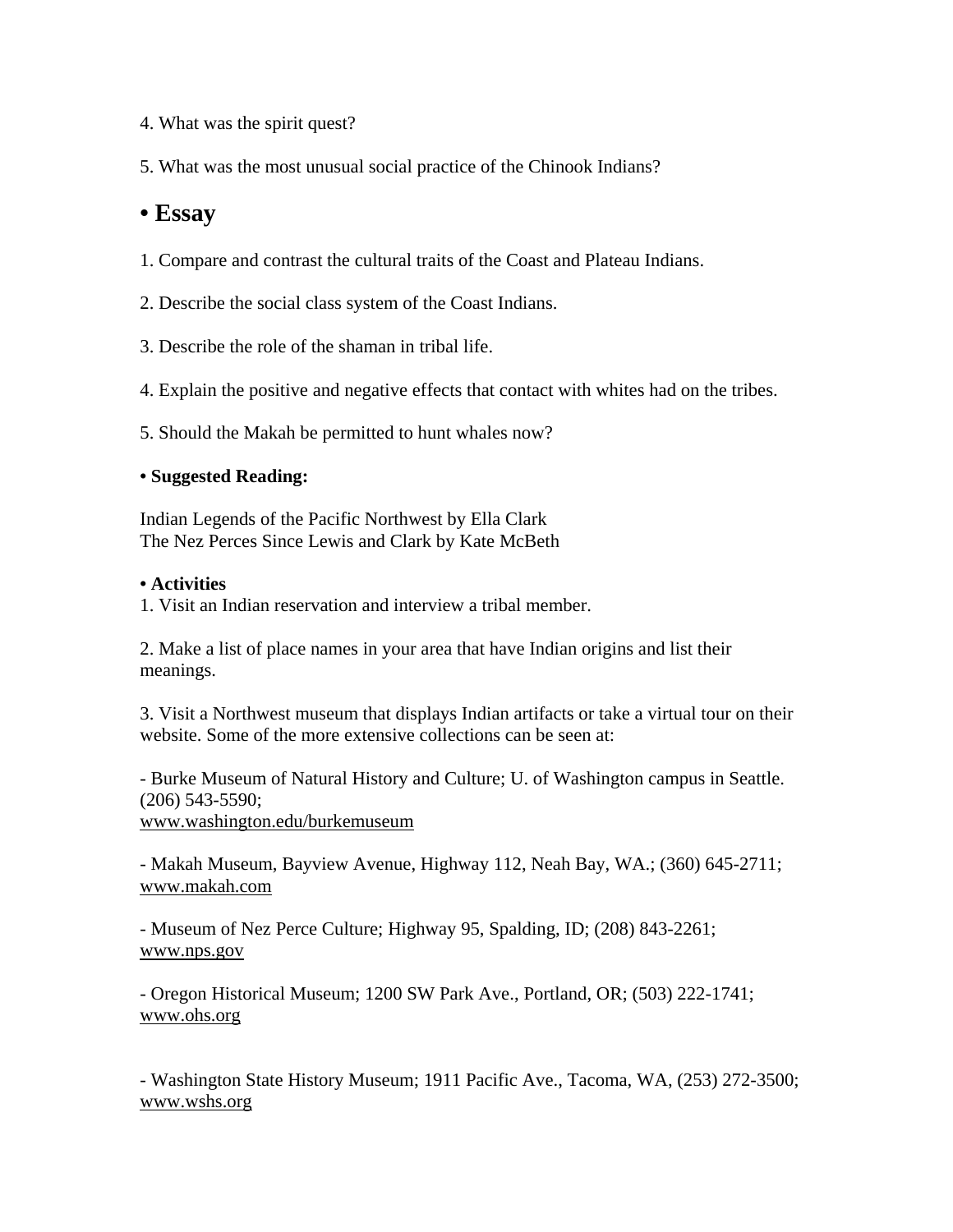### **Chapter 4**

### **The Gospel to the Northwest**



*This 19th century sketch of Whitman's murder is wrong in many details. Whitman was struck when he went to get medicine, and Mrs. Whitman was not in the room at the time her husband was killed.*

...illness swept through the region. Several Cayuse died every day. Despite Whitman's best efforts, he could not save their lives. Chief Tilokaikt lost two children. Half of the tribe perished in two months. The Cayuse noticed that most of the whites treated by Whitman recovered, but the Indians did not. Their anger grew. Some thought that Whitman wanted them to die. Cayuse leaders made plans to kill Whitman and Spalding and overrun the missions.

### **The Massacre**

On Monday, November 29, 1847, a band of Cayuse led by Tilokaikt and Tomahas entered the crowded mission compound. Most of the occupants were sick or needy immigrants wintering at Waiilatpu. Several were orphaned children whose parents had died on the Oregon Trail. Tilokaikt asked Whitman for medicine. When the doctor turned his back to get it, Tomahas struck him in the head with a tomahawk. Throughout the mission grounds, warriors opened fire killing thirteen people, including Narcissa Whitman. The Cayuse looted and burned the mission buildings and held 47 women and children hostage for more than a month. The plan to kill the Spaldings failed when they found protection among friendly Nez Perce.

 Officials of the Hudson's Bay Company ransomed the captives for tobacco, clothing and ammunition. They brought the women and children and the Spaldings down river to the safety of Fort Vancouver. In the aftermath of the massacre, the American Board closed its mission stations in the Northwest. The Spaldings, Walkers and Eells moved to the Willamette Valley where Henry Spalding taught school and preached. Eliza Spalding died there in 1851.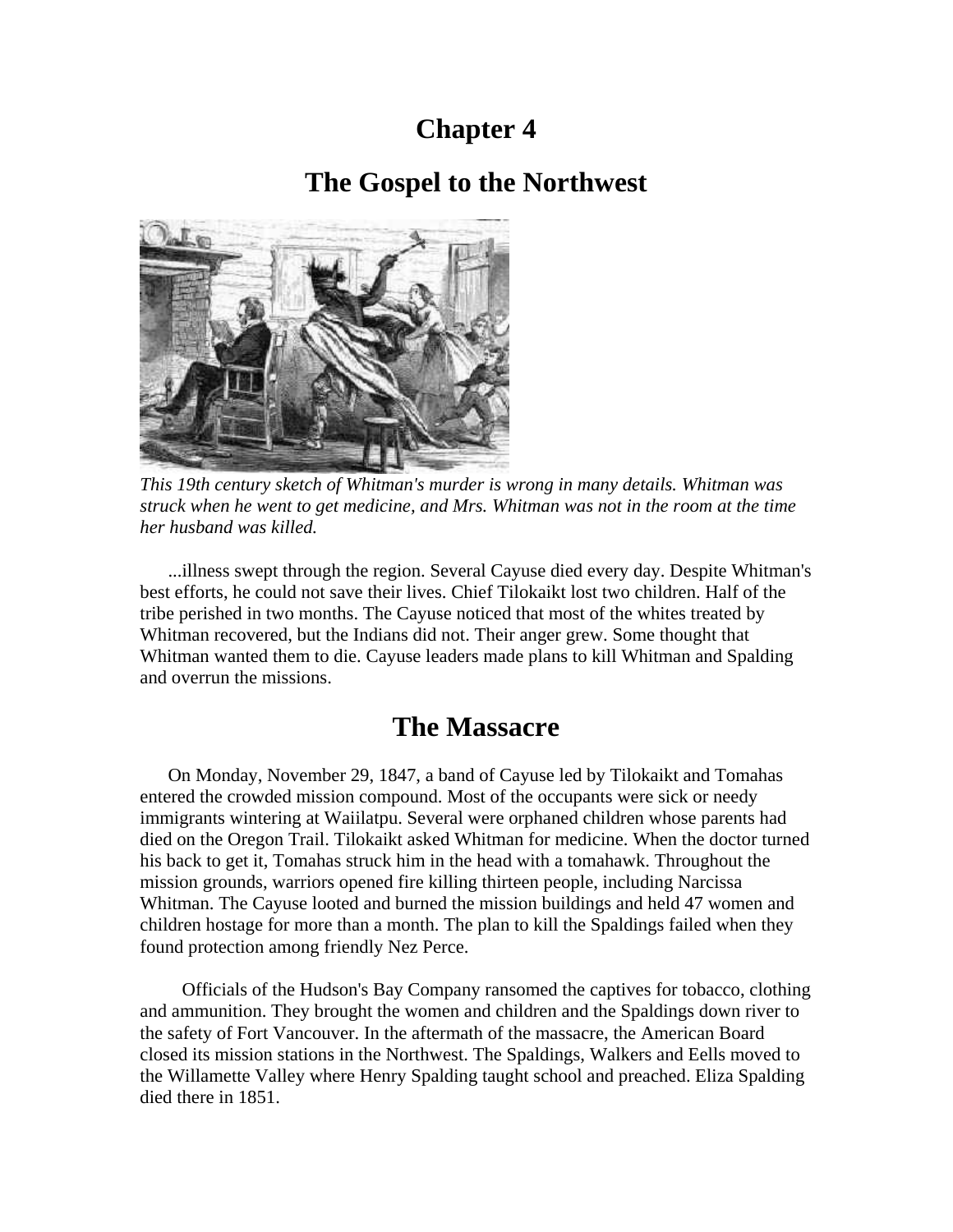#### **Cayuse War**

Oregon settlers were furious when they learned of the massacre. A volunteer militia of 500 riflemen pursued the Cayuse. Few battles were fought as the Cayuse fled into the Blue Mountains. For two years, militiamen assailed the Cayuse. Many Indians died due to exposure to the harsh elements and lack of food. Finally, the tribe surrendered five warriors involved in the killing. They were tried, convicted and sentenced to death. Tilokaikt, Tomahas and three other warriors were hanged in Oregon City in the spring of 1850.

#### **The Nez Perce Revival**

The government forbade Spalding to return to Lapwai for many years. When he did return in October of 1871, 24 years after he was forced to leave, a great spiritual awakening among the Nez Perce began. In less than 18 months, more than 600 people were baptized and joined the church. "This is a glorious day," Spalding wrote, "Bless the Lord, O my soul!"

In 1873, Spokan Garry invited 70-year-old Henry Spalding to preach to the Spokane. He rode nearly 1,500 miles, preaching to the Spokane as they fished, hunted and gathered roots. In the 1840s, the Walkers and Eells had worked with the tribe for nine years without seeing one turn to Christ. During the summer of 1873, more than 300 Spokane confessed faith in Jesus Christ and were baptized. "The labor has been fearfully severe to ride so much on rough horses in my old age," Spalding wrote, "but my heart has overflowed with praises to God and joy in his wonderful work." Henry Spalding died in Lapwai in 1874, leaving behind several strong churches among the Nez Perce and Spokane. This great spiritual awakening among the Plateau tribes is known as the Nez Perce Revival. Several of the churches born out of the revival thrive to the present day.

### **Catholic Missionaries Arrive**

John McLoughlin wanted the Hudson's Bay Company to bring Roman Catholic priests to the Northwest. Many of the retired French Canadian trappers living in the Willamette Valley were Catholics. And McLoughlin wanted to encourage more British settlers in the area without relying on the American missionaries for religious instruction.

So in 1838, with the help of the Hudson's Bay Company, Roman Catholic missionaries from Quebec, Francis Blanchet and Modeste Demers, arrived in the Northwest. Both men were well suited for the work; they were diligent and had experience working with Indians. They established St. Paul's Mission at French Prairie in the Willamette Valley, St. Francis Mission in the Cowlitz Valley, St. John the Apostle Mission near Willamette Falls and mission stations at Nisqually, Walla Walla, Okanogan, Colville and several other places.

Blanchet and Demers traveled widely and preached to tribes on the coast, in the lowlands and east of the Cascades. If the Indians were willing, the priests baptized their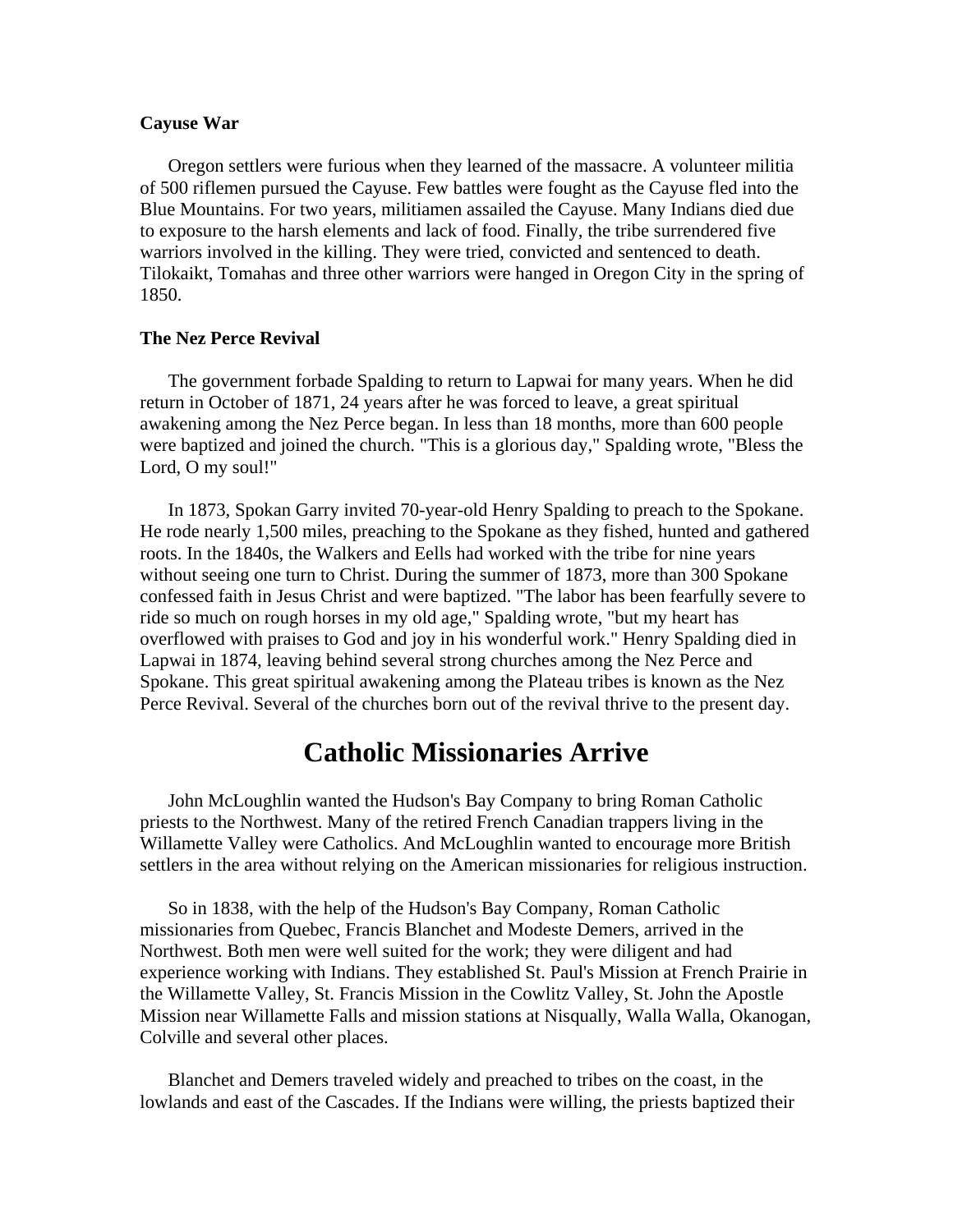children immediately. On several occasions they baptized hundreds of children at a time. They taught the Indians to make the sign of the cross, recite short prayers and sing canticles - short chants or hymns used in church services. The singing was essential. One Catholic missionary said, "Without singing, the best things are of little value; noise is essential to their enjoyment."

They encouraged the Indians to practice the songs, prayers and gestures in their absence and teach them to others. This teaching-one-another strategy was very effective. Blanchet often met Indians who had never seen a priest and yet were acquainted with the sign of the cross and could sing a few canticles.

Later, Blanchet was ordained the first archbishop of the Northwest. He sailed to Europe to raise funds and recruit more missionaries for the work. He returned in 1847 with 21 priests and nuns. They built schools and churches throughout the region.

Although Catholic missionaries found the Indians receptive to their forms of worship, getting them to renounce their sins was another matter. One priest working among the tribes of the Puget Sound wrote, "If to be a Christian it were only necessary to know some prayers, and sing canticles, there is not one among them who would not adopt the title; but an important point still to be gained is a change in their morals. As soon as we touch this chord, their ardor is changed into indifference."

Despite frustrations and difficulties, Catholic missionaries labored to win the Indians to the Catholic faith. One priest named Lionnet, working with the Chinook Indians near Astoria, wrote his superior,

"My savages begin to communicate with the grace. God had put his arms around them and their frightened course is opening to the light of truth…" Lionnet baptized many Chinooks, but when he moved, they fell away. One local observer said that the Chinooks had a general idea of the Catholic faith, "But no one believed it. In the absence of the priest, they all returned to their old heathenism again."

Another prominent Catholic missionary was Peter John DeSmet. He and his helpers worked among the Flatheads, Nez Perce and other tribes of the Columbia Plateau and the Rocky Mountains. Their mission field stretched hundreds of miles across the mountain ranges and valleys of the West. They founded many missions including Sacred Heart among the Coeur d'Alene and St. Ignatius at the site of present-day Spokane. DeSmet came to be called the "Missionary of the Rockies."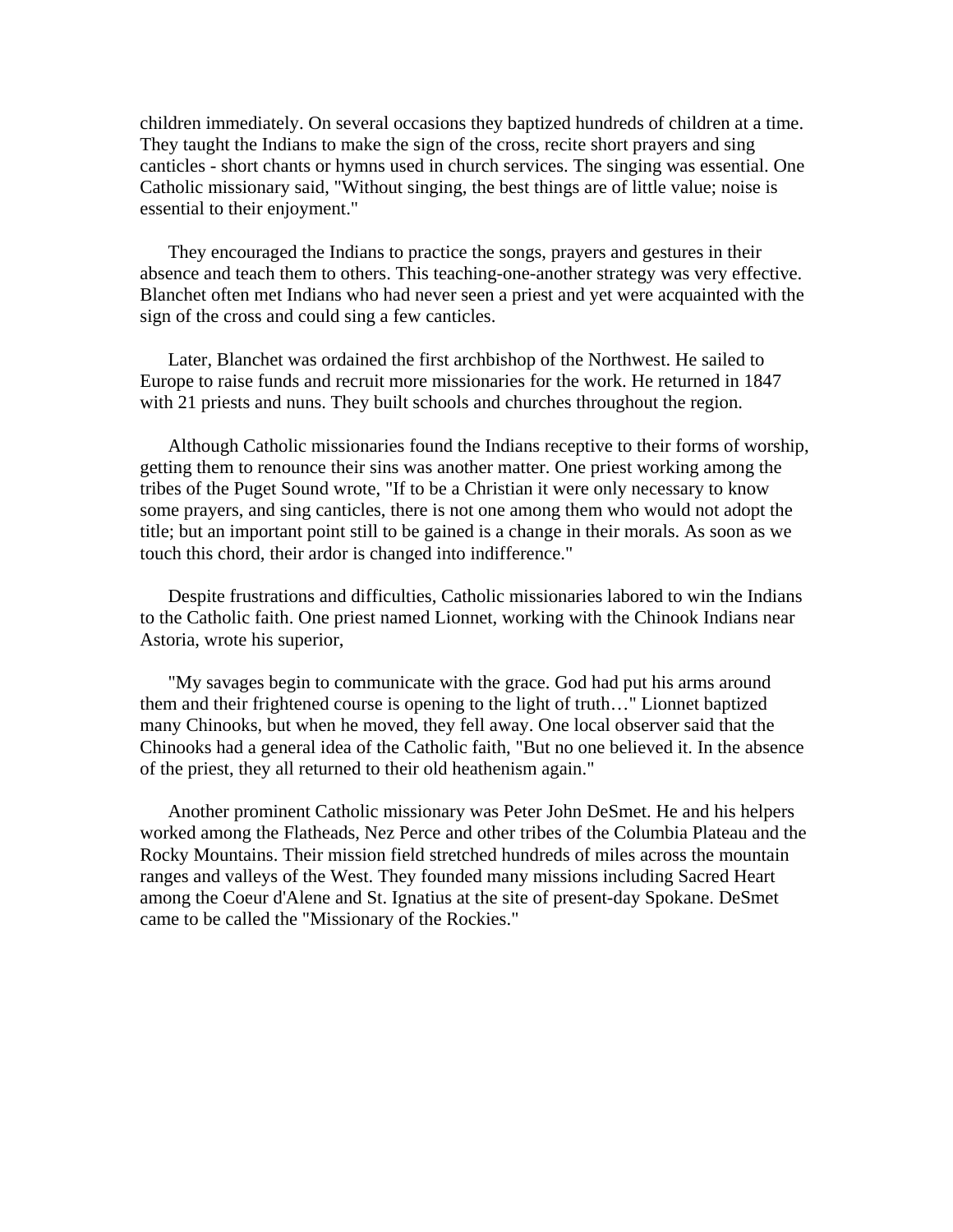

*Francis Blanchet (top left), Peter John DeSmet (top right) and Modeste Demers traveled throughout the Northwest proclaiming the Catholic faith to the Indians.* 

#### **Mother Joseph**

In 1856, Mother Joseph and four other Sisters of Providence came from Montreal, Canada to the Northwest and began works of mercy to the Indians and settlers. As a young girl, Mother Joseph excelled in all she did. She wanted to be a nun. When she entered the convent at age 20, her father said...

# **Chapter 6**

### **Working the Land and Building Towns**

...cotton from the east and south to ports on Puget Sound for shipping to China. Before long, the Great Northern made huge profits, and Hill was able to purchase the financially strapped Northern Pacific. Hill then controlled the two transcontinental railroads to the Pacific Northwest.

Railroads brought an explosion in population. In 1883, the year the Northern Pacific was completed, the population of Washington, Oregon and Idaho was 300,000 people. Just twenty years later, the population had increased over seven times to 2,140,000.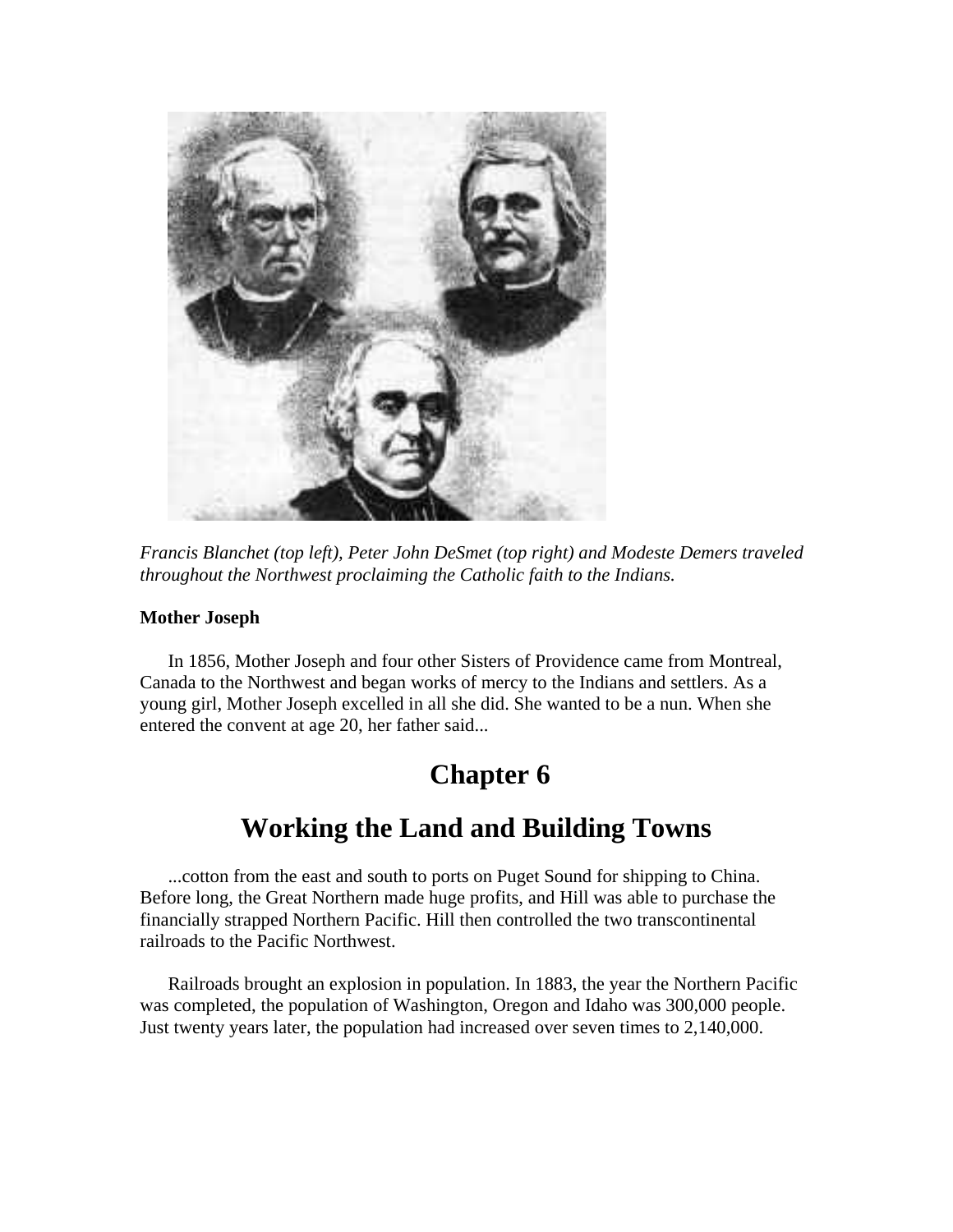

*James Hill, built the Great Northern Railway and then bought the Northern Pacific Railroad.* 

#### **Discrimination Against the Chinese**

In the 1860s, thousands of Chinese men came to America to work on the Central Pacific, the first transcontinental railroad. In 1871, when work began on the Northern Pacific, 2,000 Chinese laborers came from San Francisco to grade and lay track from Kalama on the Columbia River to Tacoma. After the railroads were constructed, the Chinese settled in the towns of Puget Sound and Portland. They worked in the fields, logging camps and fish canneries. They ran laundries and did manual labor that many whites were unwilling to do. Some Chinese began businesses and retail shops of their own. In Idaho, half the miners in 1870 were Chinese.

When tough economic times came, white resentment toward the Chinese grew. The Knights of Labor, a workers' union active in the Northwest, blamed the Chinese for low wages and few jobs. "Treason is better than to labor beside a Chinese slave," they said. Signs began to appear on the streets of Puget Sound cities stating: "The Chinese Must Go!" Some residents resented the sight of pony-tailed Chinese working in their conical straw hats. Tacoma, Seattle, Puyallup, Olympia and other towns called for the expulsion of the Chinese. Many Chinese fled to Canada or Oregon in order to escape the mounting tension.

Tacoma had the largest population of Chinese in Washington. In 1885, out of a total population of 6,900, more than 700 were Chinese. The mayor of Tacoma and other civic leaders agreed with the Knights of Labor that the city would be better off without the Chinese. The leading newspaper in town hoped that Tacoma would soon be known as "a town without a Chinaman." Threats against Chinese and vandalism against their property increased.

#### **Christian Leaders Defend the Chinese**

Christian ministers rushed to the defense of the Chinese. The Protestant ministers of Tacoma published a declaration of support for the Chinese and condemned the idea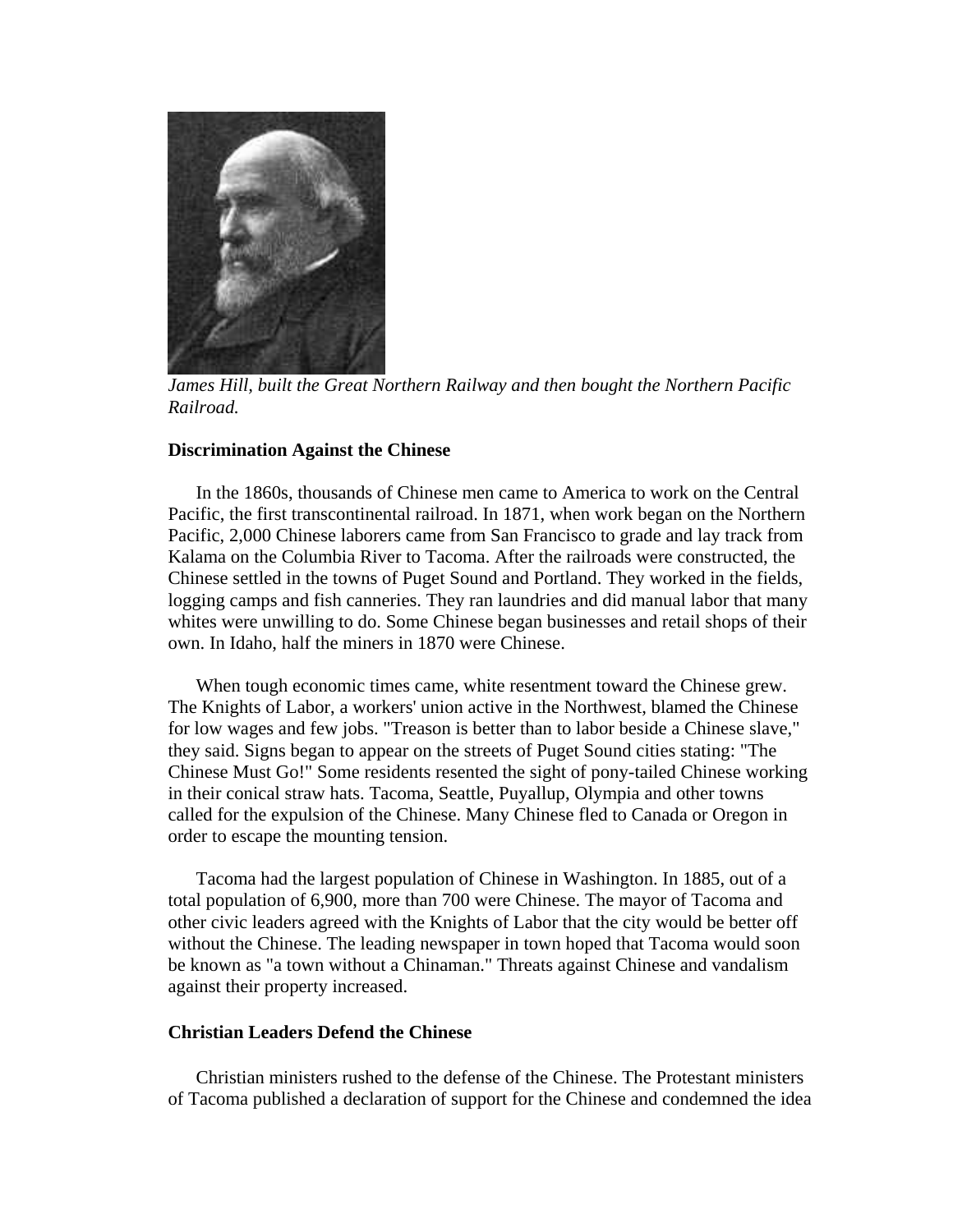of expulsion. They declared the expulsion order "prejudice and wrong." "We are God's watchmen," the ministers wrote, "under oath to speak for God." The Reverend W.D. McFarland defended the Chinese from his pulpit. When several members of his congregation walked out in the middle of the sermon, he shouted after them, "Go! Go! I will preach until the benches are empty." Thugs threatened to kill McFarland; so for a time he wore a holster with two pistols.

Father Peter Hylebos, pastor of St. Leo's Catholic Church, carried a club into the streets and warned men in his neighborhood against hurting the Chinese. "Go about your business and may the grace of God go with you," Hylebos told them. "And by the Eternal you will need it if you lay a violent finger on one of those yellow brothers of yours."

But threats of expulsion and violence convinced hundreds of Chinese to flee the city. On November 3, 1885, an armed mob in Tacoma rounded up the Chinese and forced them onto a train bound for Portland. They stole property and burned Chinese homes and businesses to the ground. Seattle and several other Northwest communities followed suit. In Pierce City, Idaho, a mob lynched five Chinese men.

Portland had the largest population of Chinese immigrants in the Northwest, numbering between 6,000 to 10,000 people. The Knights of Labor organized anti-Chinese demonstrations and riots in Portland in 1886. Protesters smashed windows in Chinese shops and threatened the Chinese with violence if they did not leave the city. However, white business leaders resisted the Knights and soon crushed the anti-Chinese crusade. Still, many Chinese fled Portland, returning to China or moving to the eastern half of the United States where they were safe from the anti-Chinese fervor of the West Coast...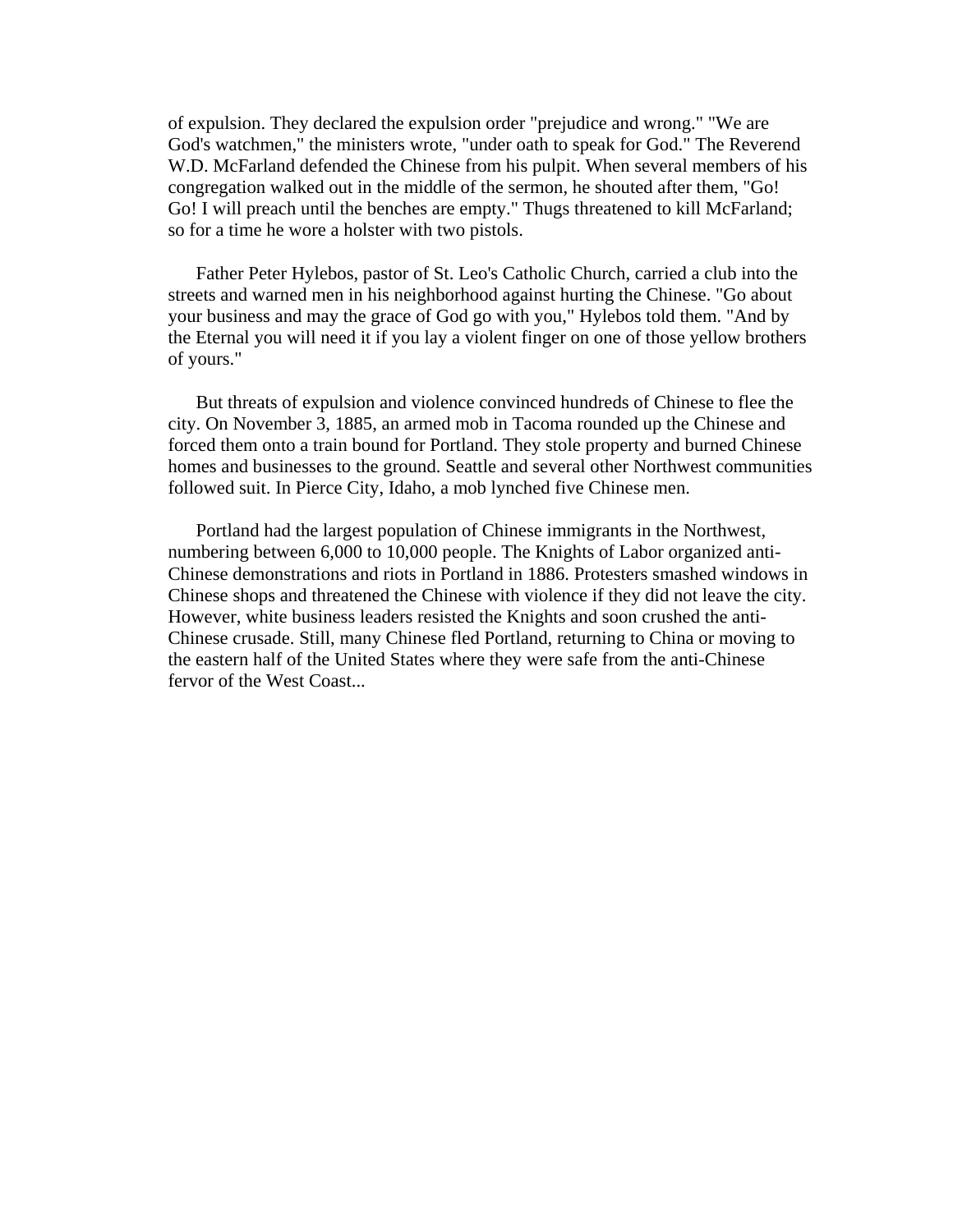## **Chapter 7**

### **Two World Wars and One Great Depression**



*William Boeing, with mail pouch, and test pilot Eddie Hubbard, stand on a Lake Union dock after completing the world's first international air mail flight in 1919. They carried letters from Vancouver, B.C. to Seattle in a Boeing seaplane.* 

### **William Boeing**

The largest company in the Northwest during the 20th Century was born on July 4, 1914. On that day, a barnstorming pilot gave William Boeing, a Seattle businessman, a ride in a seaplane. After several flights, Boeing told a friend, "I think we can build a better airplane." Boeing took flying lessons, hired a designer and a mechanic to build a plane, and the Boeing Airplane Company was underway.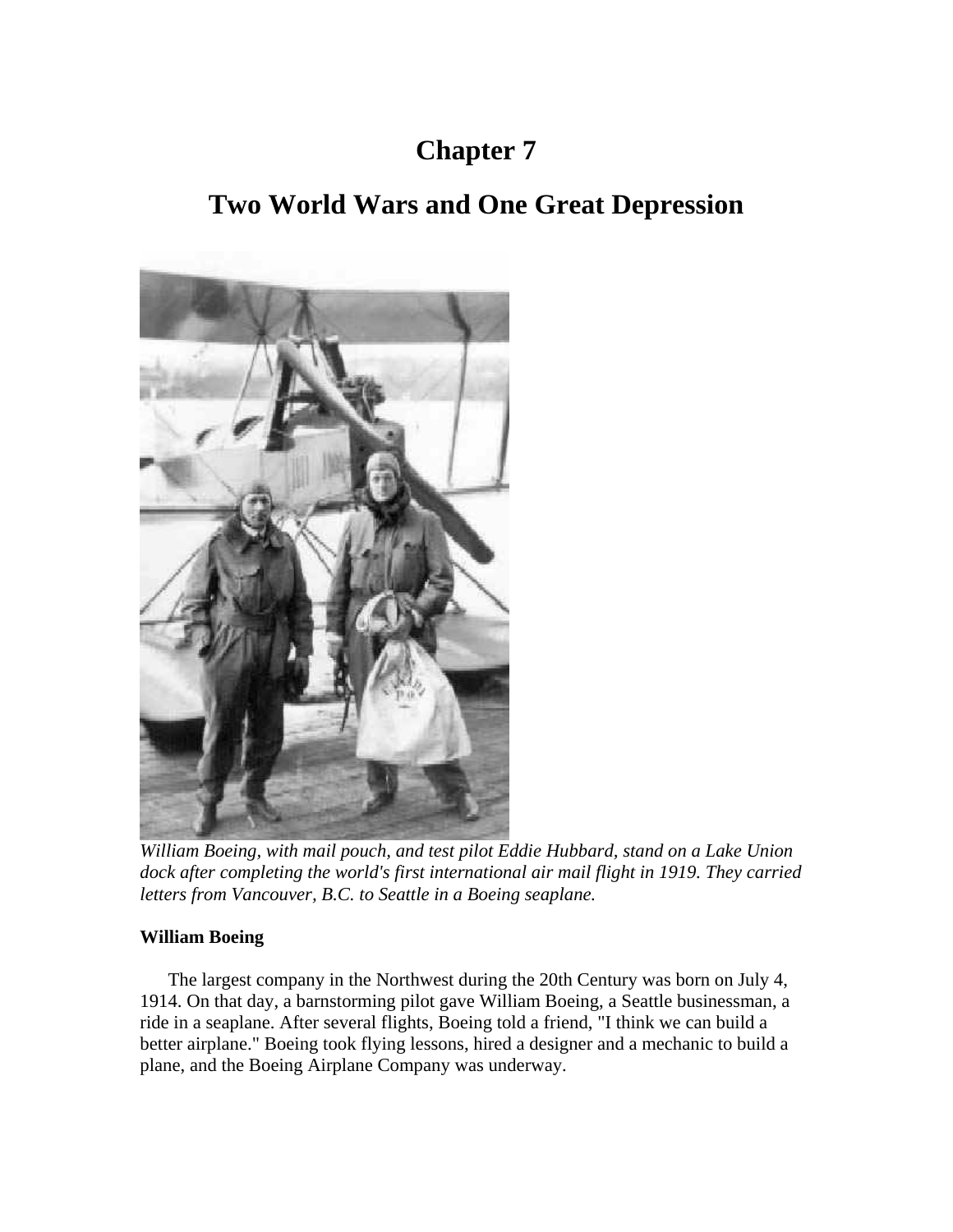Boeing owned a lumber company and large tracts of timberland. He also ran a furniture factory and a boatyard. In those days, airplanes were constructed mostly from wood, primarily spruce, because it was lightweight and durable. In less than two years, Boeing and his partners had designed and built a quality seaplane. He used carpenters and cabinet makers from his furniture factory to construct the wings, body and tail. Boeing, himself, test piloted the seaplane from Lake Union on its first flight.

He promoted the plane to private companies and to the United States military. The timing was perfect, because America had just entered the First World War in 1917, and the military needed airplanes. The navy placed an order for 50 of Boeing's seaplanes. Not long afterward the army ordered planes too. Rival companies could not match the low price of Boeing airplanes because they had to pay market prices for spruce, while Boeing logged and milled the wood from his own timberland.

After the war, orders for planes dried up. Boeing kept his employees busy making furniture. His workers turned out dressers, tables and nightstands until demand for airplanes returned. In the 1920s, the Boeing Company designed a fighter plane that the army purchased. But the company struggled...



Although striking workers behaved peacefully, federal troops were called in during the Seattle General Strike in February of 1919.

#### **Anna Louise Strong; From Christianity to Communism**

Anna Louise Strong's ancestors were Pilgrims who arrived in the New World in the 1630s. For 300 years their offspring prospered in America as earnest Christian believers. Anna Louise's father, Sydney Strong, was a Congregational minister in Seattle. Anna and her father wrote a series of pamphlets called "Bible Hero Classics." The series was a great success and the pamphlets were used in Sunday school classes across the country. But Anna Louise grew restless in Seattle and moved to New York.

She was heartsick by the terrible living quarters of the poor and the dangerous and unhealthy working conditions of children. Strong befriended people who believed that communism was the answer to the problems of the world. She threw her energies into passing child labor laws, strengthening workers' unions and promoting socialist causes. She stopped attending church and drifted from her Christian upbringing.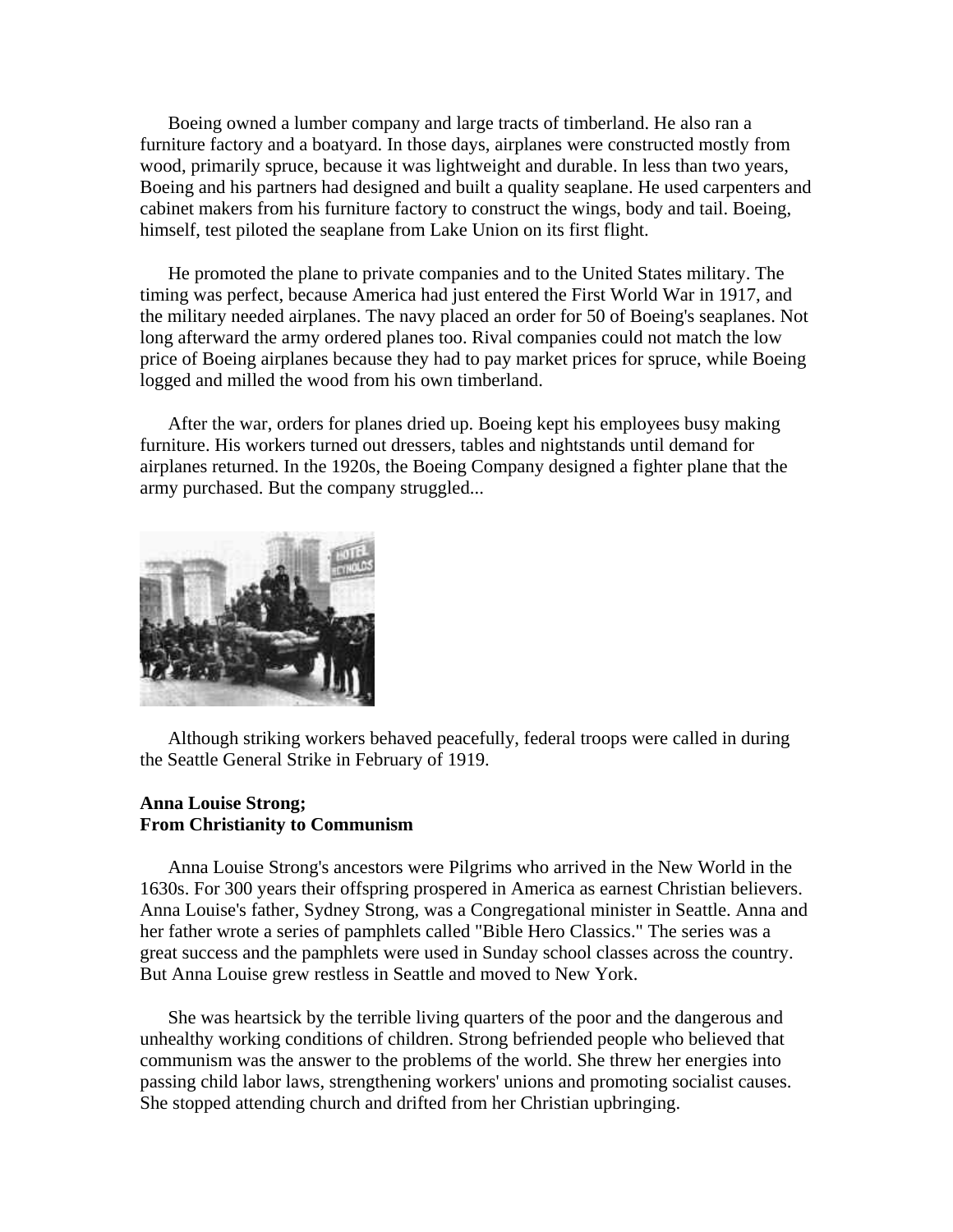Strong returned to Seattle and joined the IWW, writing articles in support of the Seattle General Strike and the Communist Revolution in Russia. In 1921, she visited Russia and befriended the communist leaders. For most of the rest of her life, Strong lived and worked in the Soviet Union and China. She dedicated herself to the promotion of communism throughout the world. She praised communist governments in articles, books and newsletters. She called the United States an imperialist nation and a source of evil in the world. "The USSR carries the great hope of mankind," she wrote. She revered Mao, the communist leader of China, and wrote: "I am willing to believe that Mao's works are the greatest and best yet appearing for the present epoch, that he is 99.99 percent god, but not 100 percent."

When communist leaders persecuted Christians, closed churches and executed hundreds of thousands of people, Strong said nothing. She died in China in 1970, at the age of 84, far from her homeland, family and Christian roots. The Seattle Times newspaper, commenting on her life, wrote, "What a woman of her brilliance, drive and public spirit might have accomplished for her native America or her city of Seattle had she not become an early and lifelong convert to the communist religion."

#### **Mark Matthews, Seattle Minister**

The most famous minister to serve in the Pacific Northwest was Mark Matthews, pastor of First Presbyterian Church in Seattle from 1902 to 1940. When Pastor Matthews arrived, the membership at First Presbyterian was 400. Before long, it grew to more than 9,000 members. Under his leadership, the church established 28 branch churches in the area, including Japanese and Chinese congregations, which ran Sunday schools, worship services and community outreach programs.

The six-foot-six-inch Matthews, who wore a tall top hat, became the most widely recognized person in Seattle. Sightseeing guides in the 1920s and 1930s brought tourists by the church and boasted, "Seattle's First Presbyterian Church -the largest Protestant church in the world!"

Pastor Matthews stood firmly for the inerrancy of the Bible when liberal theologians tried to undermine the faith. Liberals taught that the Bible was a book of human origin written to teach good behavior. They said that Christ was a great moral teacher, not God in human flesh. Matthews preached powerfully against these errors. "Christianity is not a system of doctrine," he said, "nor is it a beautifully wrought out moral code. It is the person Jesus Christ. He is the Son of God, the living, pulsating Son of God."

Matthews believed that Christians must work to improve their communities. He spoke out against a corrupt mayor and police chief and led a movement which saw them removed from office and sentenced to prison. Matthews received death threats and warnings that his family would be harmed if he battled corruption and criminal activity in the city. He bought two pearl-handled pistols for protection and carried on the fight. He worked to stamp out gambling, prostitution and graft. He helped to establish a juvenile justice system to reform young delinquents and keep them out of adult prison. Scores of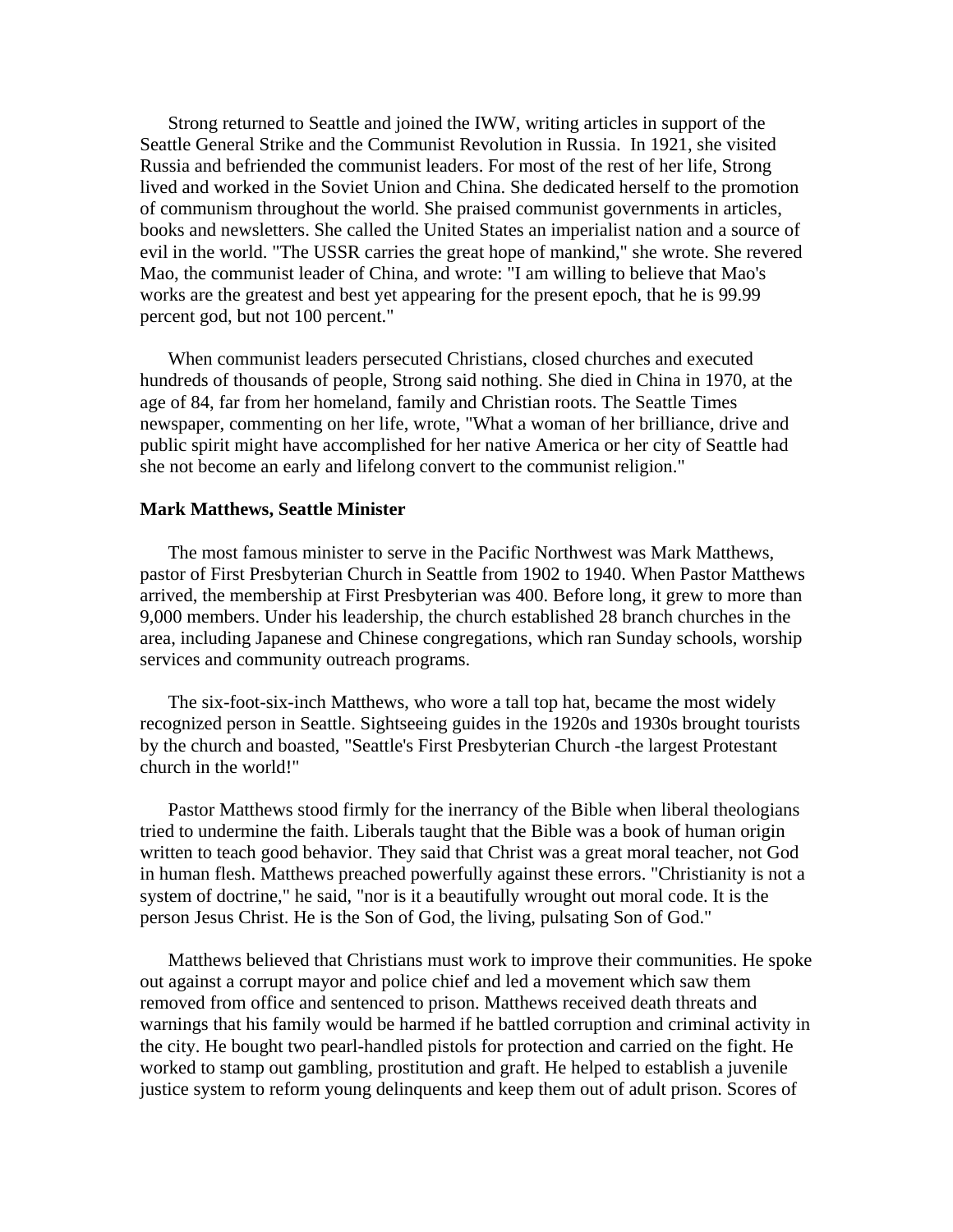troubled youths were released to Pastor Matthews's personal care. Many of these young men turned to Christ and went on to lead productive lives, thanks to Matthews's guidance...



*Mark Matthews (left), pastor of Seattle's First Presbyterian Church, dedicated his life to spread the Gospel. Anna Louise Strong (right) dedicated her life to spread communism.* 

### **Chapter 8 Recent Times (1945-Present)**

*"Be very careful, then, how you live not as unwise but as wise, making the most of every opportunity, because the days are evil."*  Ephesians 5:15-16

#### **Jim Elliot, Missionary Martyr**

On January 8, 1956, five American missionaries, Jim Elliot, Ed McCully, Nate Saint, Pete Fleming and Roger Youderian, stood on a sandy bank of a river deep in the jungles of Ecuador. They were waiting for the Aucas, a violent and isolated tribe never before contacted by Christians. The men had worked for months trying to cultivate trust with the Aucas. They had dropped gifts to the Aucas from a small airplane and left presents for them in the jungle. They had learned a few words of greeting in the Auca language. They hoped that they could befriend the Aucas and lead them to new life in Jesus Christ. Now they had taken the bold step of flying to a clearing and making camp in the heart of Auca territory.

One of the missionaries was a bright, athletic man named Jim Elliot. Elliot grew up in Portland, Oregon, and was raised by his devout parents to love the Lord. He reveled in the beauty of the Northwest and enjoyed hiking, canoeing and mountain climbing. He climbed all the major peaks of the Cascade Mountains.

Elliot was determined to live a life dedicated to God's service. "Fix my heart wholly, Lord, to follow Thee," he prayed. He tried to direct every activity to God's glory. At Wheaton College, Elliot was a champion wrestler. "I wrestle," he wrote, "solely for the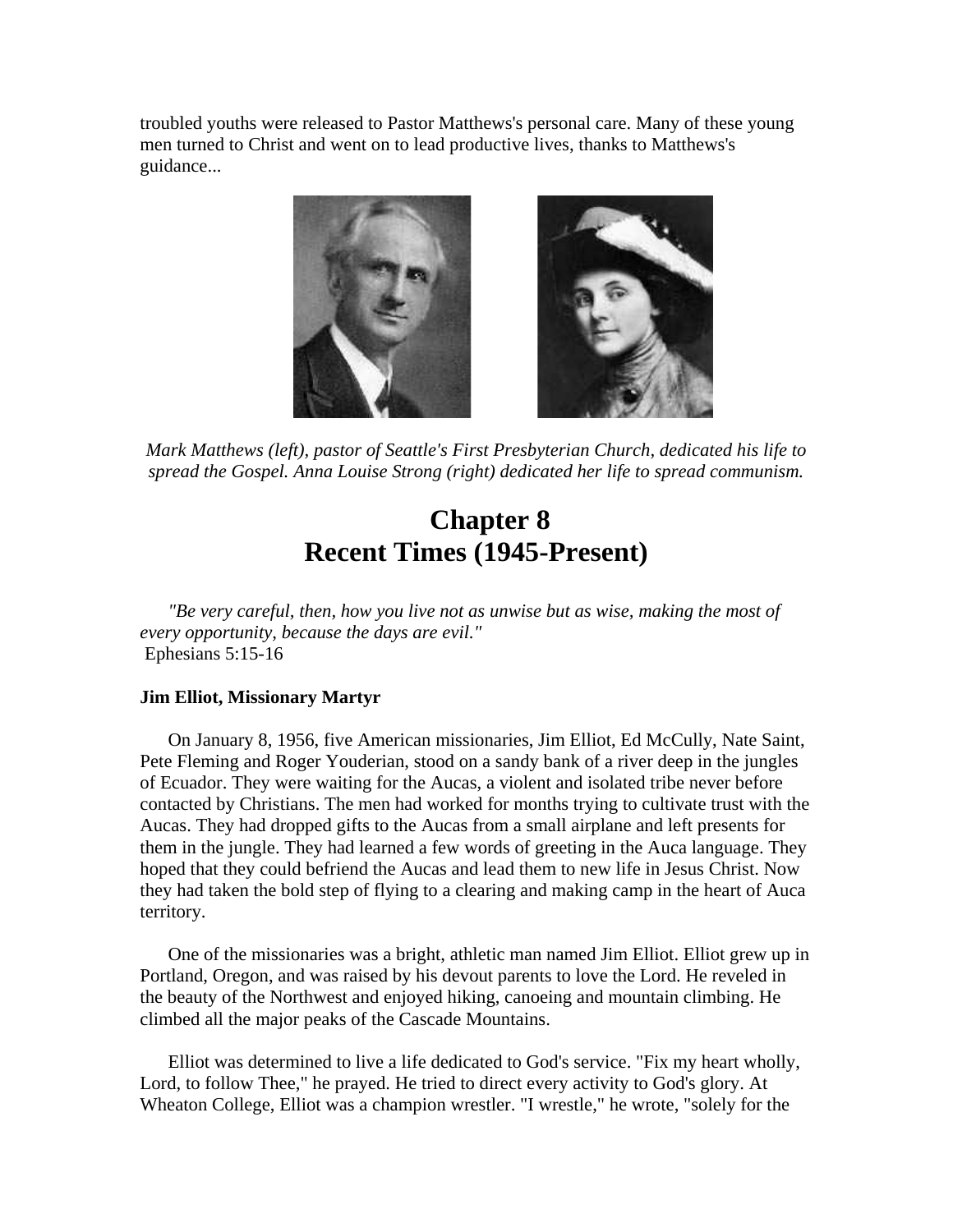strength and coordination of muscle that the body receives while working out, with the ultimate end of presenting a more useful body as a living sacrifice."

In college, he felt God's call to preach the good news of Jesus in South America. He prepared for it by studying Spanish and majoring in Greek so that he could one day translate the Bible into some unwritten language. When he sailed for South America in 1952, exhilaration in serving God overwhelmed him. "Joy, sheer joy, and thanksgiving fill and encompass me," he wrote in his journal. "God has done and is doing all I ever desired, much...

The post-war baby-boom led to a building boom of public elementary, middle and high schools. But the most striking growth in the last 25 years came in Christian schools and home schooling...



*Seattle's Michelle Akers leads the USA women's soccer team to victory in the finals of the 1999 World Cup.* 

#### **Space Shuttle Tragedies**

 Since the United States Space Shuttle program began in 1981, two shuttle missions have ended in disaster with the loss of all the crew. In both incidents, an astronaut from Washington was killed.

Astronaut Francis "Dick" Scobee was born in Cle Elum, Washington in 1939. He graduated from Auburn High School and began a stellar career in the Air Force. Scobee was selected into the elite astronaut program of NASA and became one of the first Space Shuttle Commanders. Scobee was commanding the Challenger Space Shuttle mission on January 24, 1986 when it exploded shortly after liftoff. Scobee and the entire crew were killed. Francis Scobee elementary school in Auburn, Washington, is named in his honor.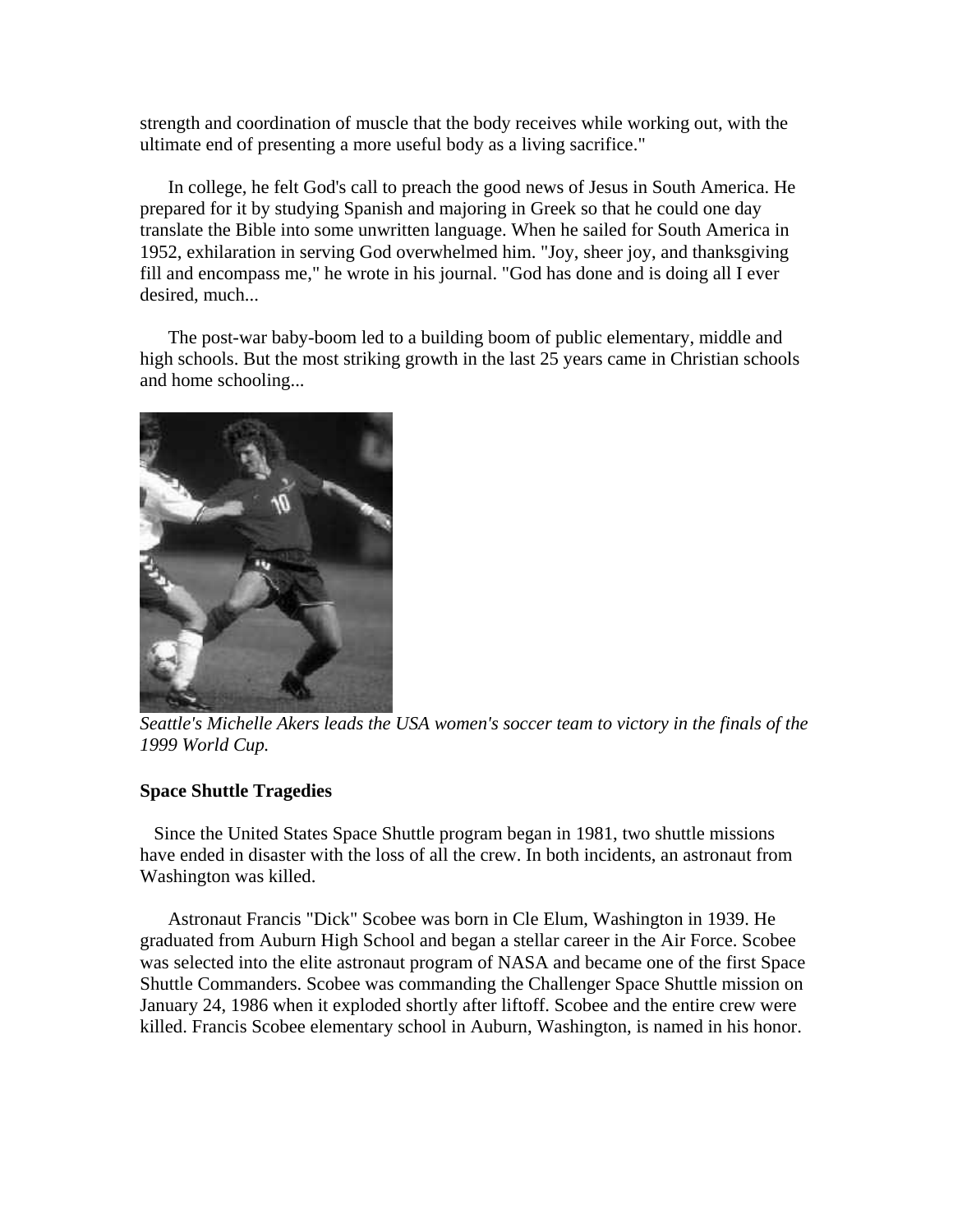

*Francis Scobee (left) from Auburn, Washington, and Michael Anderson (right) from Spokane died in Space Shuttle accidents. Space Shuttle Atlantis launches (center).* 

Astronaut Michael Anderson from Spokane was born in 1959. He graduated from Cheney High School in Cheney, Washington, and earned a B.S. from the University of Washington in 1981. He advanced rapidly as an Air Force officer and was selected for NASA and the Space Shuttle program in 1994. Anderson served a 9-day mission on the Space Shuttle Endeavor in 1998. On February 1, 2003, Anderson perished when the Space Shuttle Columbia exploded during entry, just minutes before the 16-day flight was scheduled to land.

### **Chapter 9 Civil Government**

"*Show proper respect to everyone: Love the brotherhood of believers, fear God, honor the king."*  1 Peter 2:17

#### **A Biblical View of Civil Government**

Government is the system of rule by which community members are directed and restrained. There are many types of governments such as: family, church, school and business. However, the topic of this chapter is civil government. Civil government is the rule exercised by public officials, directing the affairs of all the citizens of a community. Civil governments exist primarily to protect lives and property and preserve an orderly society. The civil government accomplishes tasks that individuals are unable to do alone.

The Bible lays the foundation for how Christians are to understand civil government. The Scriptures proclaim: "The earth is the Lord's and everything in it." (Psalm 24:1) He is the supreme ruler over all his creation. God, in his wisdom, delegated some of his authority in the world to man. The Apostle Paul wrote, "Everyone must submit himself to the governing authorities, for there is no authority except that which God has established." (Romans 13:1). In I Timothy 2:1, believers are commanded to pray for all those in authority over them. When Christ commanded his followers, "Give to Caesar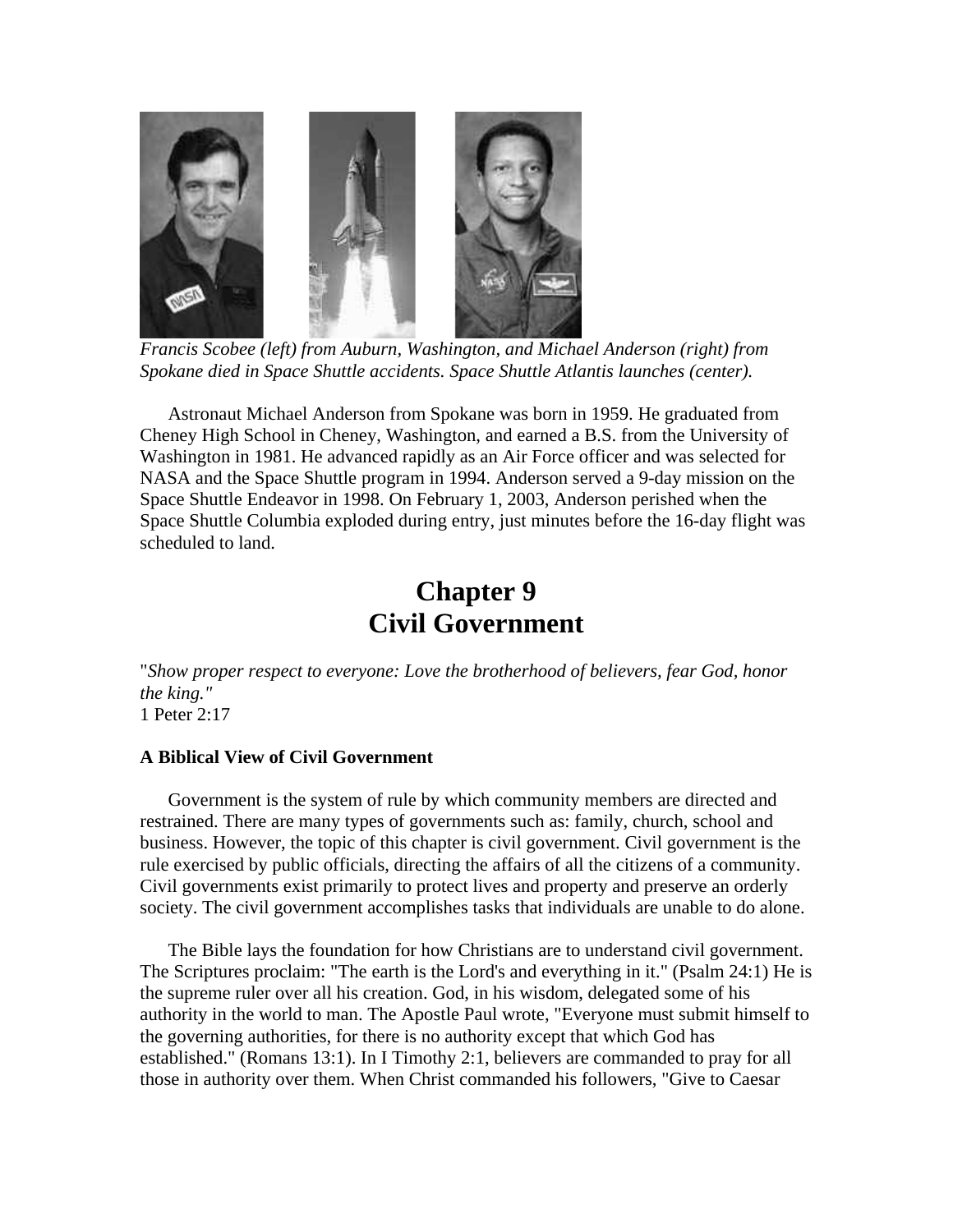what is Caesar's and to God what is God's," (Luke 20:25) he called Christians to submit to the civil government.

Giving to Caesar the things that are Caesar's requires Christians to pray for and respect their leaders, pay taxes and obey the laws. Since the United States is a representative democracy, each citizen has an important role to play. We not only submit to our government officials, but we actively participate in electing our leaders and influencing legislation. To effectively participate in American democracy, citizens should understand the different types of civil governments and how they work.

#### **Levels of Civil Government**

There are three levels of civil government in the United States: federal, state and local. Northwest residents have rights and responsibilities as citizens...

#### **Unjust Initiatives**

Initiatives can be powerful tools for good as citizens bypass the legislature and the governor and make laws that they support directly. However, it can be abused. One of the worst cases of abuse occurred in Oregon. In the early 1920s, the Ku Klux Klan, a hate group prejudicial to blacks, Catholics and Jews, won a wide following in Oregon. The Klan detested church-sponsored schools. They thought that they were un-American and kept students from being indoctrinated into "American values." These schools were run by different groups, but most were Roman Catholic. The Klan led a drive to outlaw all private and church-sponsored schools. Their motto was: "One Flag! One School! One Language!"

In 1922, voters passed an initiative that required all children ages eight to sixteen to attend public schools. Oregon became the first state in America to force all children into public schools! However, in 1925, the United States Supreme Court struck down the Oregon law before it was put into effect. The justices unanimously declared the Oregon law unconstitutional as a violation of the parents' right to send their children to schools of their own choice. Private and religious schools were free to operate in Oregon.

In 1970, Washington citizens passed an initiative legalizing abortion, becoming the first state in the nation where a majority of voters approved ending protection for the unborn.